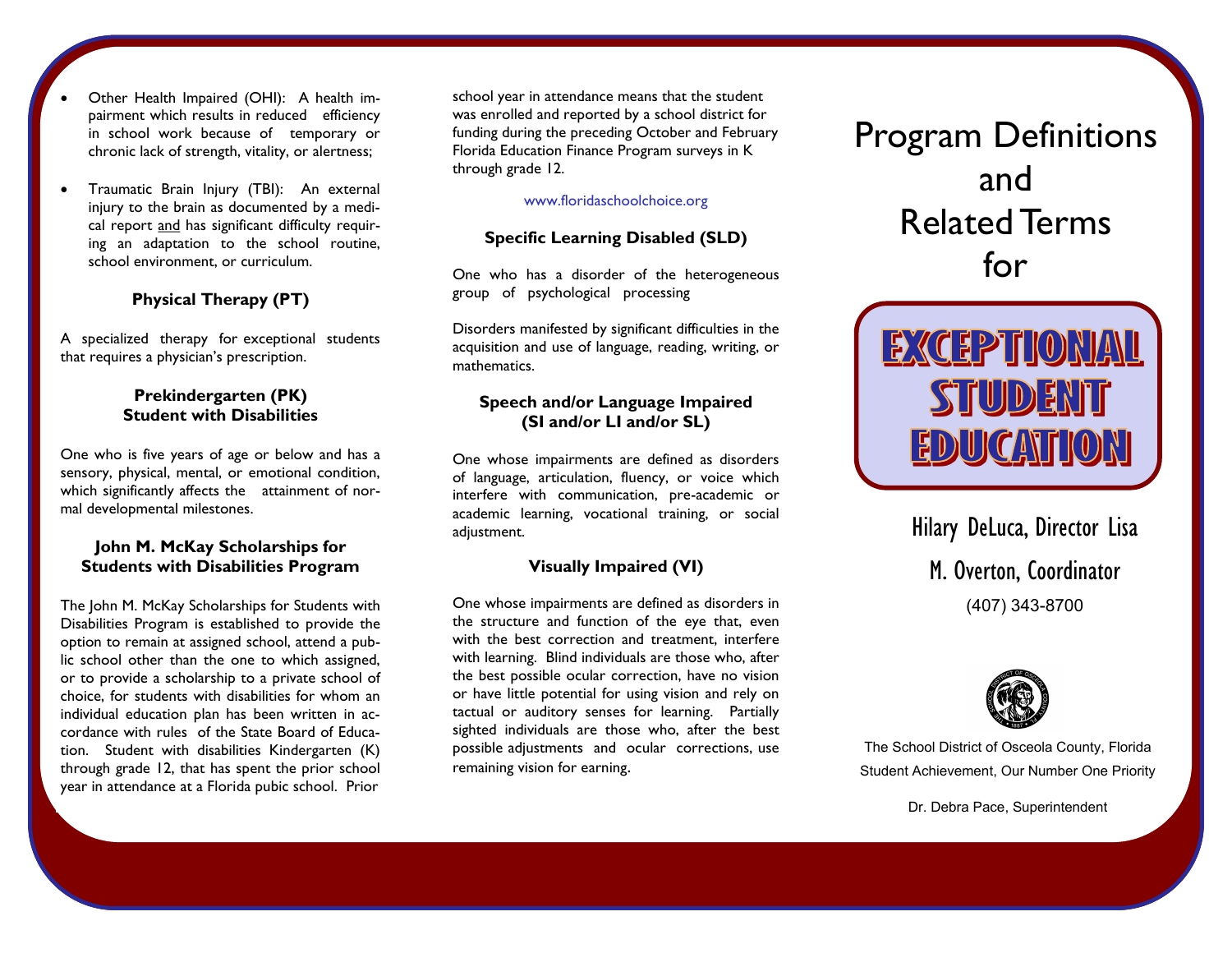# **Assistive Technology**

Any item, piece of equipment, or product system, modified, or customized, that is used to increase, maintain, or improve functional capabilities of individuals with disabilities.

## **Autism Spectrum Disorder (ASD)**

One who has a disability reflected in severe disorders of communication, behavior socialization, and academic skills, and whose disability was evident in the early developmental stages of childhood.

## **Deaf or Hard of Hearing (DHH)**

One who has a hearing impairment aided or unaided, that interferes in processing linguistic information and which adversely affects communication, developmental skills, academic achievement, vocational-career skills, or social-emotional adjustment. The degree of loss may range from mild to profound.

## **Dual Sensory Impaired (DSI)**

One who has dual sensory impairments affecting both vision and hearing, the combination of which causes a serious impairment in the abilities to acquire information, communicate, or function within the environment, or who has a degenerative condition which will lead to such an impairment.

#### **Emotional/Behavioral Disability (EBD)**

One whose condition results in persistent and consistent maladaptive behavior, which exists to a marked degree, and which interferes with the student's learning process.

## **Exceptional Student Education (ESE)**

The purpose of ESE is to help each child with a disability to progress in school and prepare for life after school. ESE services may include special teaching methods and materials, technology devices, therapy, special transportation, and/or other supports.

#### **Gifted**

One who has superior intellectual development and is capable of high performance.

## **Homebound or Hospitalized (H/H)**

The homebound or hospitalized student is one who has a medically diagnosed physical or mental condition requiring home or hospital confinement and restrictive activities for an extended period of time.

## **Individual Education Plan (IEP)**

A written statement of your child's present level of performance and the educational objectives for the school year.

## **Intellectual Disabilities (InD)**

The InD program will be for those with impaired intellectual and adaptive behavior, and whose development reflects a reduced rate of learning.

## **Occupational Therapy (OT)**

A specialized therapy for exceptional students whose physical, motor, or neurological deficits result in significant dysfunction in daily living or academic learning skills.

## **Orientation and Mobility (O&M)**

Orientation is knowing about where one is, where one is going, and how to get there. Mobility is the ability to move from place to place. These terms are used with visually impaired/blind students.

## **Physically Impaired (PI)**

The term physically impaired includes students who are:

 Orthopedically Impaired (OI): An impairment which significantly limits the student's ability to move about, sit or manipulate the materials required for learning; or affects ambulation, posture or body use necessary in school work;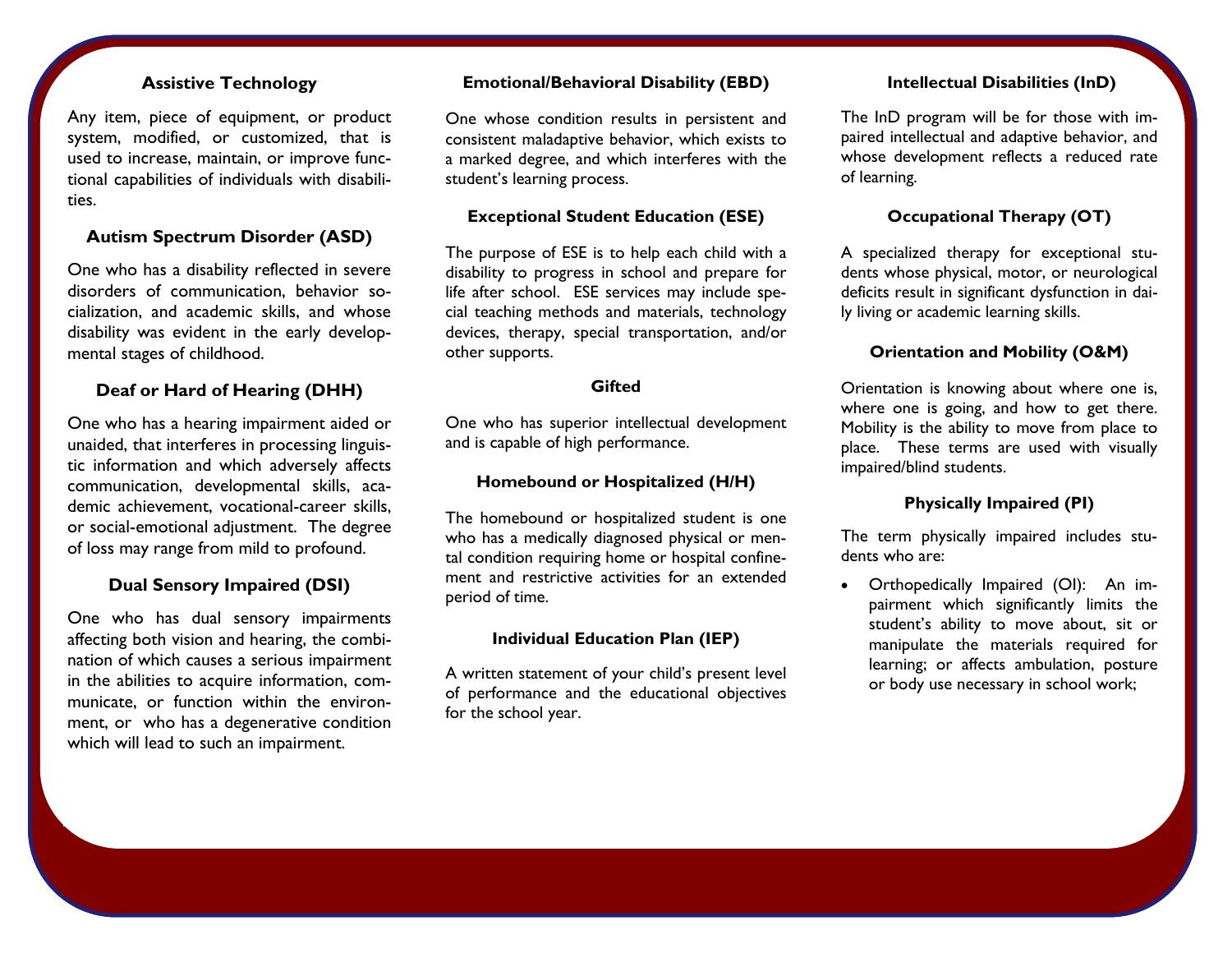- Otros Impedimentos de Salud (OHI): Una deficiencia de salud la cual resulta en eficiencia limitada en el trabajo escolar debido a una crónica y temporera falta de fuerza, vitalidad o atención;
- Daño Cerebral Traumático (TBI): Un daño externo al cerebro, según documentado por un reporte médico; que tiene dificultad significativa para requerir una adaptación de la rutina y ambiente escolar, o currículo.

# **Terapia Física (PT)**

Terapia especializada para estudiantes excepcionales que requiere una receta por un médico.

## **Estudiante con incapacidades a nivel Pre-Jardín Infantil (PK)**

Aquél que tiene cinco años de edad o menor y tiene una condición física, mental o emocional, la cual afecta significativamente la obtención de desarrollo normal.

## **Especialista en Cumplimiento de Normas**

Un empleado responsable del procedimiento de ubicación y las reuniones del IEP para estudiantes de ESE, ayudando al personal de la escuela en la coordinación, documentación y cumplimiento de las leyes y normas al servir a estudiantes excepcionales.

## **Impedimentos Específicos de Aprendizaje (SLD)**

Aquél que sufre de un desarrollo del grupo heterogéneo de desórdenes de procesamiento psicológico, manifestado a través de dificultades significativas en la adquisición y uso del lenguaje, lectura, escritura, o matemáticas.

# **Deficiencia del Habla y Lenguaje (SI y/o LI y/o SL)**

Aquel cuya deficiencia es definida como desórdenes del lenguaje, articulación, fluidez, o voz, los cuales interfieren con su comunicación, aprendizaje preacadémico o académico, entrenamiento vocacional, o ajuste social.

## **Excepcionalidades Variadas (VE)**

Una clase compuesta de más de una excepcionalidad.

# **Impedido Visualmente (VI)**

Aquél cuyos impedimentos son definidos como desórdenes en la estructura y función del ojo, los cuales, aún con el mayor tratamiento correctivo, interfieren con su aprendizaje. Individuos ciegos son aquellos quienes, después de la mejor corrección ocular posible, no tienen visión o tienen un potencial bajo de utilizar su vista y dependen de los sentidos de audición y tacto como métodos de aprendizaje. Individuos con problemas visuales parciales son aquellos quienes, después de los mayores ajustes y correcciones oculares posibles, utilizan vista parcial para aprender.

Definiciones del Programa y Términos Relacionados con



Hilary DeLuca, Directora Lisa M. Overton, Coordinadora



El Distrito Escolar del Condado de Osceola, Florida Nuestra Prioridad - el Logro del Estudiante

Dr. Debra Pace, Superintendente